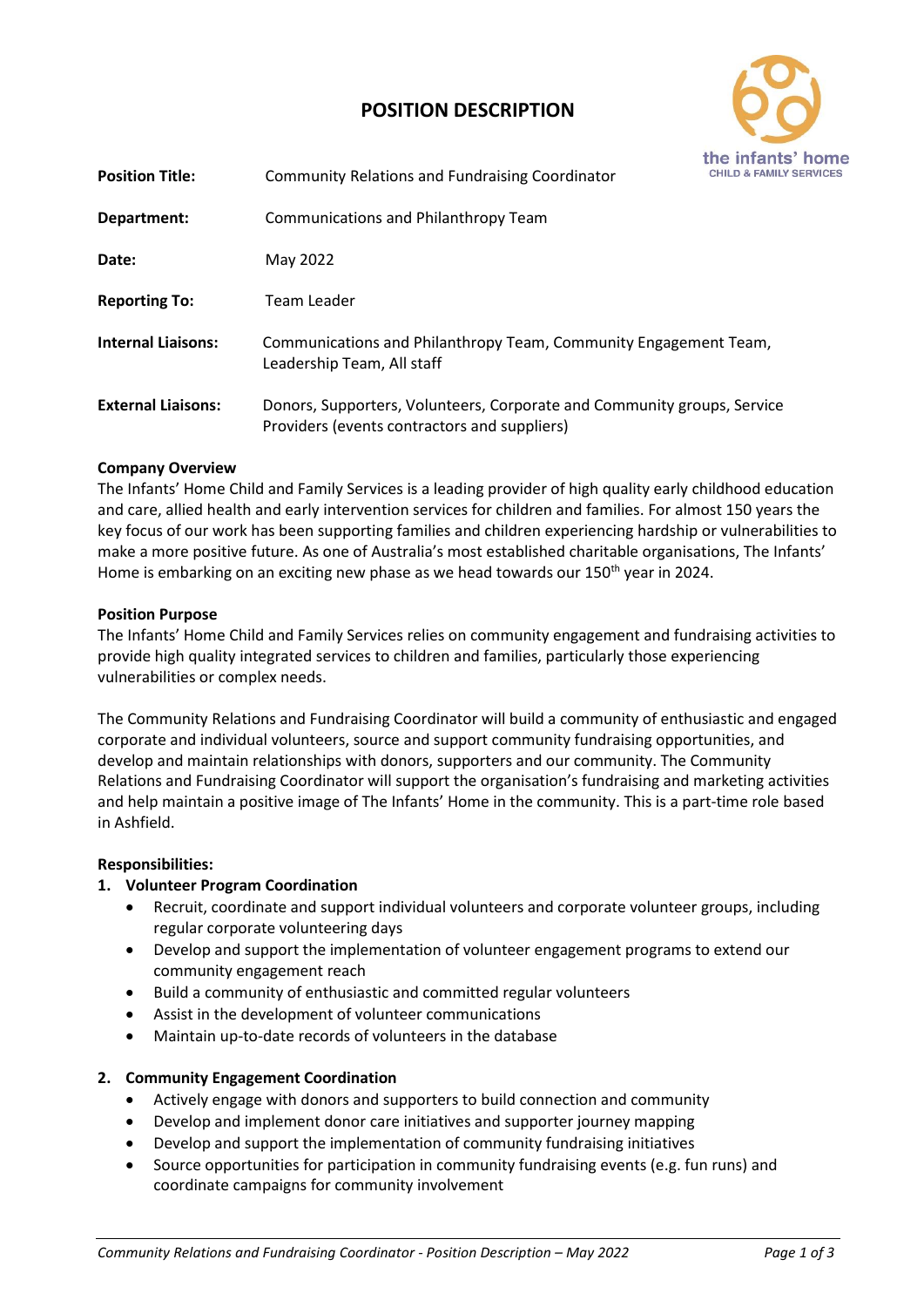- Build relationships with local businesses which can support our organisation through fundraising and awareness opportunities
- Provide assistance with events and functions

# **3. Fundraising Program Coordination**

- Coordinate the delivery of appeals and other direct marketing fundraising programs
- Assist in the identification of donor segments for targeted appeal communications
- Assist in the development of communications messaging, cases for support and other materials to support fundraising drives
- Maintain the donor database and attend to all donor communications, including receipts and thank you correspondence
- Maintain the fundraising database accurately and in a timely manner, producing relevant reports as required

# **4. Administration**

- Provide general administrative and office support
- Provide reception relief (as part of a pool of support staff)

# **5. Professional Conduct**

- Exercise due care, skill and judgement and always act in accordance with applicable professional ethics, principles, legislation and standards
- Be involved in regular performance appraisals and individual training plans
- Always work within the guidelines of policies and procedures of The Infants' Home
- Identify and attend relevant continuing education and professional development opportunities
- Keep abreast of current research relating to contemporary fundraising best practice
- Promote the understanding and application of diversity

### **6. Compliance and Organisational Requirements**

Ensure activities within the area of responsibility comply with:

- National law and regulations
- Work Health and Safety legislation
- National Quality Standards
- Australian Charities and Not-for-profits Commission (ACNC)
- Child Protection Legislation

### **7. Risk Management**

- Follow policies and procedures to ensure compliance
- Maintain a safe, healthy and clean environment
- Identify hazards and take action to remove these hazards
- Ensure that all of the Work Health and Safety requirements are met
- Identify risks and report them in a timely manner

# **8. General**

- Respond to customer enquiries and provide welcoming professional customer service
- Participate in all levels of team functions/meetings as required
- Carry out all duties, responsibilities and specific tasks related to the role as well as specific duties allocated by the team leader and/or the CEO.
- The Infants' Home vision, mission, policies, procedures and strategic goals
- FIA Code of Conduct
- National Standards for Volunteer Involvement